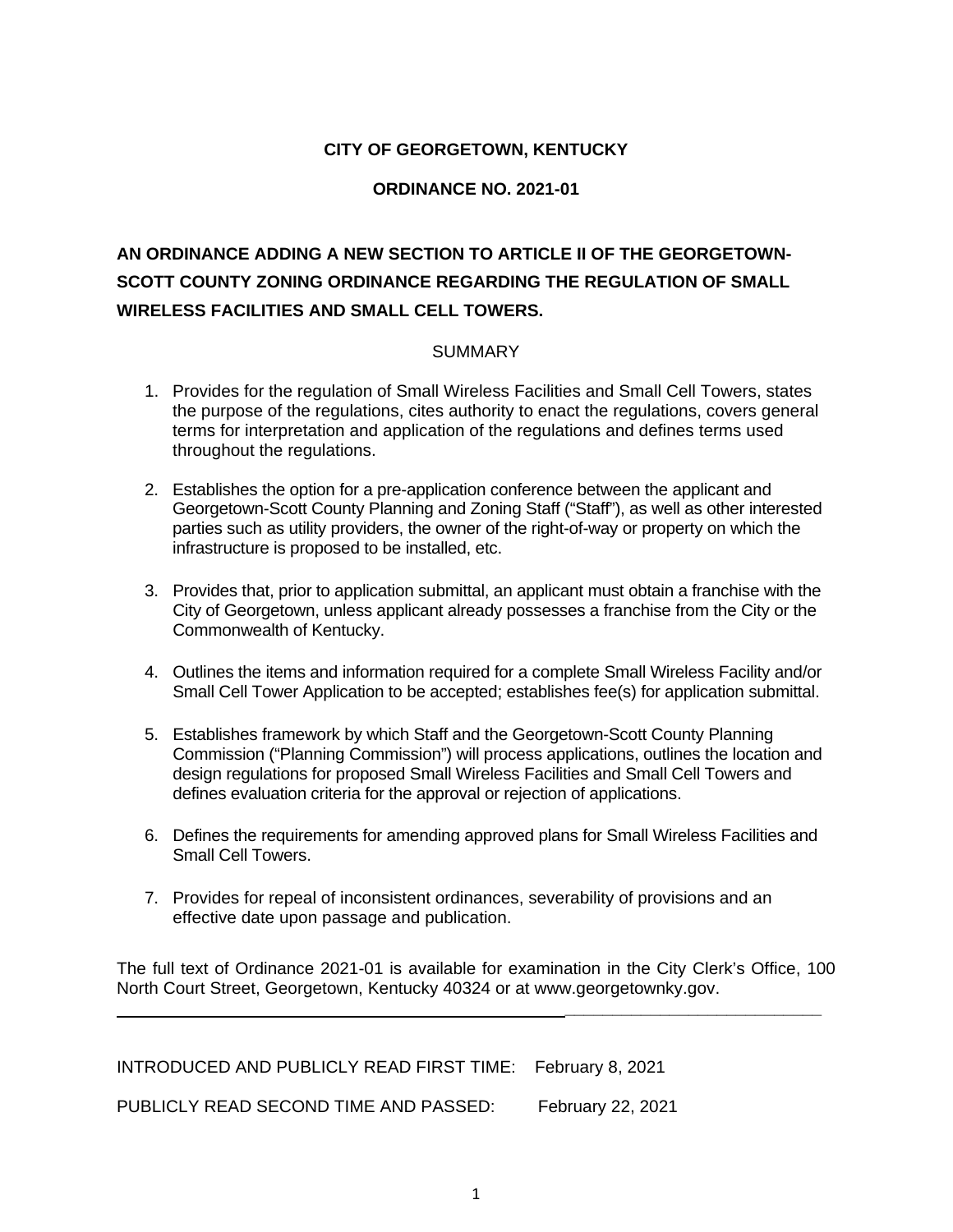| APPROVED: | Tom Prather<br>Tom Prather (Feb 26, 2021 11:23 EST)                                     |
|-----------|-----------------------------------------------------------------------------------------|
|           | Tom Prather, Mayor                                                                      |
| ATTEST:   | Tracie Hoffman<br>Tracie Hoffman (Feb 26, 2021 16:25 EST)<br>Tracie Hoffman, City Clerk |

I, Devon E. Golden, hereby certify I am an Attorney licensed to practice law in the Commonwealth of Kentucky. My office is located at 100 North Court Street, Georgetown, Kentucky 40324. I further certify the foregoing Summary of Ordinance 2021-01 of the City of Georgetown, Kentucky, was prepared in accordance with the requirements of KRS 83A.060(9) and is a true and accurate summary of the contents of said Ordinance.

Devon Golden

 Devon E. Golden [Devon Golden \(Feb 27, 2021 09:44 EST\)](https://adobefreeuserschannel.na1.documents.adobe.com/verifier?tx=CBJCHBCAABAAC7b_92mv5PNnRo8cw2QrGA1SaQk6ctyR)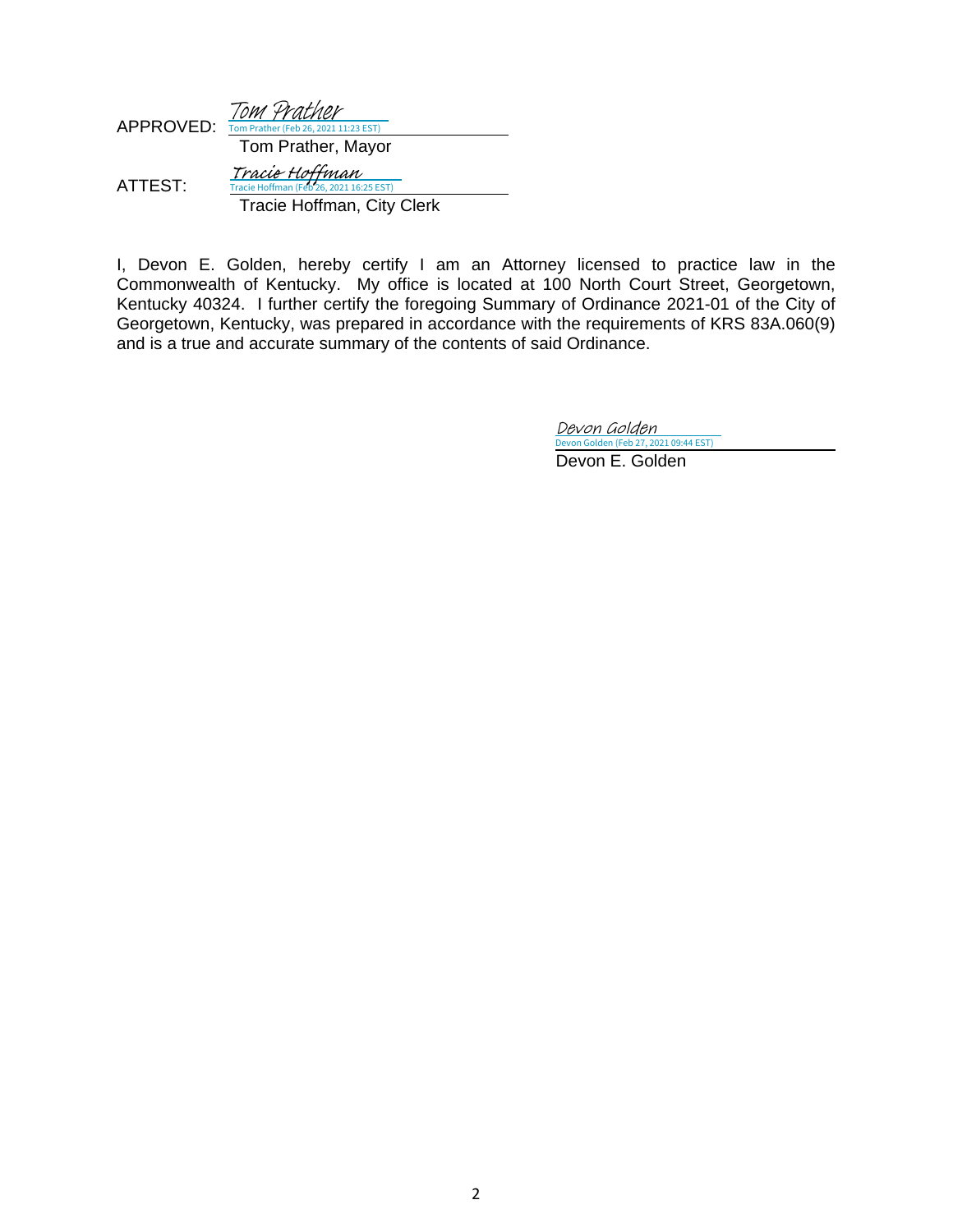## **ORDINANCE 2021-01**

# **AN ORDINANCE ADDING A NEW SECTION TO ARTICLE II OF THE GEORGETOWN-SCOTT COUNTY ZONING ORDINANCE REGARDING THE REGULATION OF SMALL WIRELESS FACILITIES AND SMALL CELL TOWERS.**

#### SPONSORS: David Lusby and Mark Showalter

WHEREAS, the Georgetown-Scott County Planning Commission, at its last regularly scheduled meeting, considered certain regulations for small cell towers within the applicable jurisdiction(s); and

WHEREAS, the matter having been heard publicly by the Planning Commission on the 14<sup>th</sup> day of January, 2021, pursuant to notice according to law and with a quorum present and voting; and

WHEREAS, after taking written and verbal comments from the public and fully considering same, the Planning Commission voted to recommend approval of certain small cell tower regulations to the Georgetown City Council, said recommendation sent and received on February 2, 2021;

NOW, THEREFORE, BE IT ORDAINED BY THE CITY OF GEORGETOWN, KENTUCKY:

## **SECTION ONE**

A new Section of Article II of the Georgetown-Scott County Zoning Ordinance, entitled "Small Wireless Facilities & Small Cell Towers" and beginning with Section 2.551, is created as follows:

## **SECTION 2.551 SMALL WIRELESS FACILITIES & SMALL CELL TOWERS**:

A. PURPOSE: These regulations balance the need for new Small Wireless Facilities and Small Cell Towers with the impacts new Small Cell Towers have on adjacent land uses; provide for the safest and most efficient integration of cellular antenna facilities for Cellular Telecommunications Services or Personal Communications Services within the community; provide for these facilities in coordination with the recommendations of the City of Georgetown Comprehensive Plan; and, to further the public health, safety, and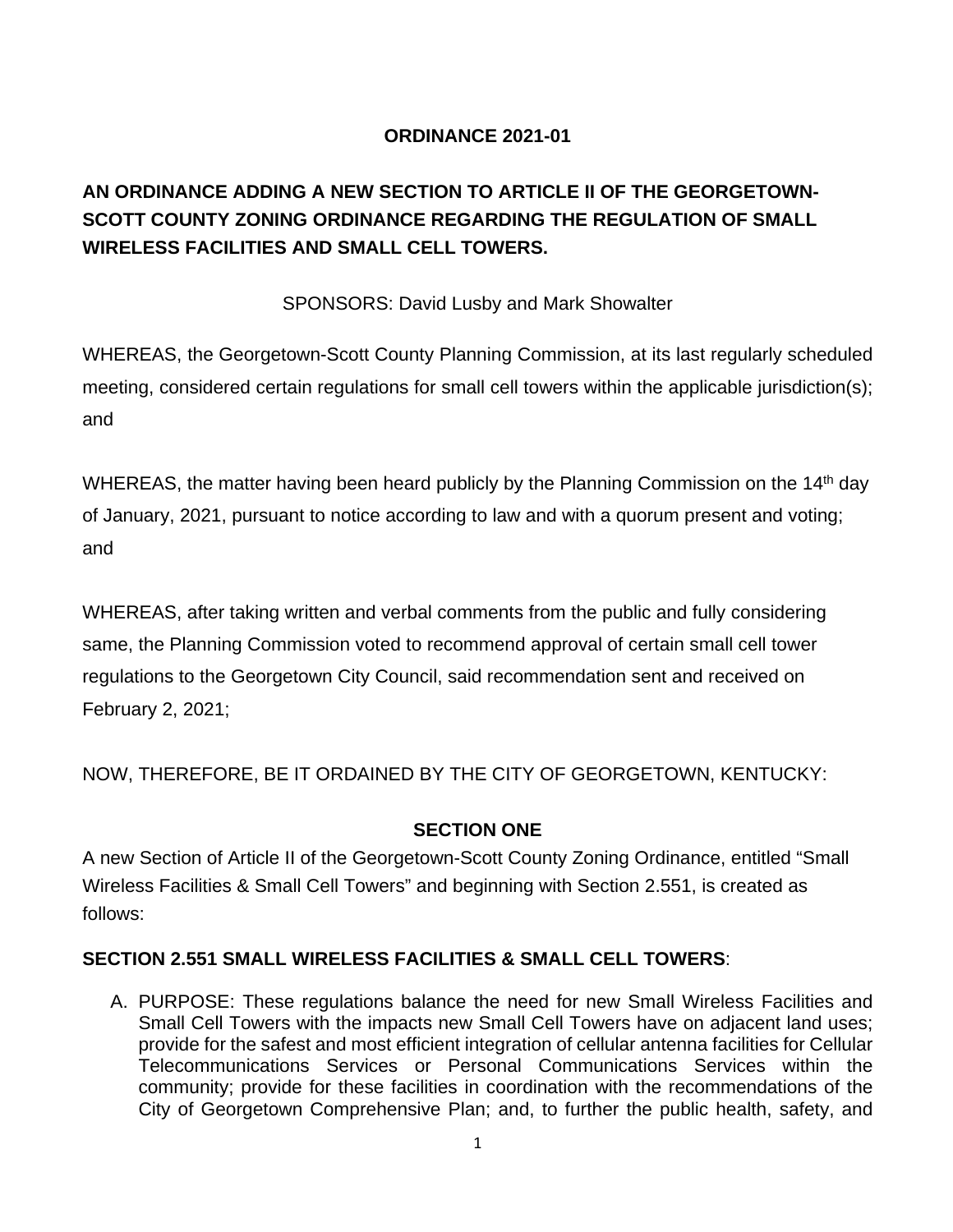general welfare of the City of Georgetown.

- B. TITLE: These regulations shall be known as the Regulations for Small Wireless Facilities and Small Cell Towers in the City of Georgetown and may be referred to as "these regulations."
- C. AUTHORIZATION: These regulations are adopted pursuant to authority granted to planning commissions in the Commonwealth of Kentucky, by Kentucky Revised Statutes (KRS) 100.985 – 100.987.
- D. CITATIONS OF KENTUCKY REVISED STATUTES:Whenever a provision of these regulations cites a provision of the Kentucky Revised Statutes (KRS) and that provision is later amended or superseded, these regulations shall be deemed amended to refer to the amended provision, or to the provision that most closely corresponds to the superseded provision.
- E. APPLICABILITY: These regulations apply to every Utility or company that is engaged in the business of providing the required infrastructure to a Utility that proposes to construct a Small Wireless Facility or Small Cell Tower for Cellular Telecommunications Services or Personal Communications Services. These regulations also apply to towers that do not meet the requirements of minor adjustments, in accordance with Section 2.559 of these regulations.
- F. RELATIONSHIP TO APPLICABLE CODES: These regulations are not intended to supersede in any way the requirements of the local zoning ordinance or the requirements of the Kentucky Building Code.
- G. STATEMENT OF SEVERABILITY: It is the intention that the articles, sections, subsections, sentences, clauses, and phrases of these regulations are severable. If any article, section, subsection, sentence, clause, or phrase is declared unconstitutional, or otherwise invalid by a court of competent jurisdiction in a valid judgment or decree, that unconstitutionality or invalidity shall not affect the remaining articles, sections, subsections, sentences, clauses, and phrases. These regulations would have been adopted without the incorporation into these regulations of the unconstitutional article, section, subsection, sentence, clause, or phrase.
- H. STATUS AS MINIMUM STANDARDS: In their interpretation and application, these regulations shall be viewed as minimum standards or requirements, adopted for promotion of the public health, safety, and general welfare. Whenever these regulations conflict with a requirement of any other lawfully adopted rule, regulation, ordinance, order, or resolution, the most restrictive or that imposing the higher standards shall govern.
- I. COMPLIANCE REQUIRED: Except as hereinafter specified, no Small Wireless Facility, Small Cell Tower or Non-Tower Wireless Communication Facility shall hereafter be placed or constructed except in conformity with these regulations.
- J. BURDEN OF PROOF:The burden of demonstrating that an Application subject to these regulations complies with applicable review and approval standards is placed upon the Applicant. The burden is not placed upon the Staff, the Planning Commission, or other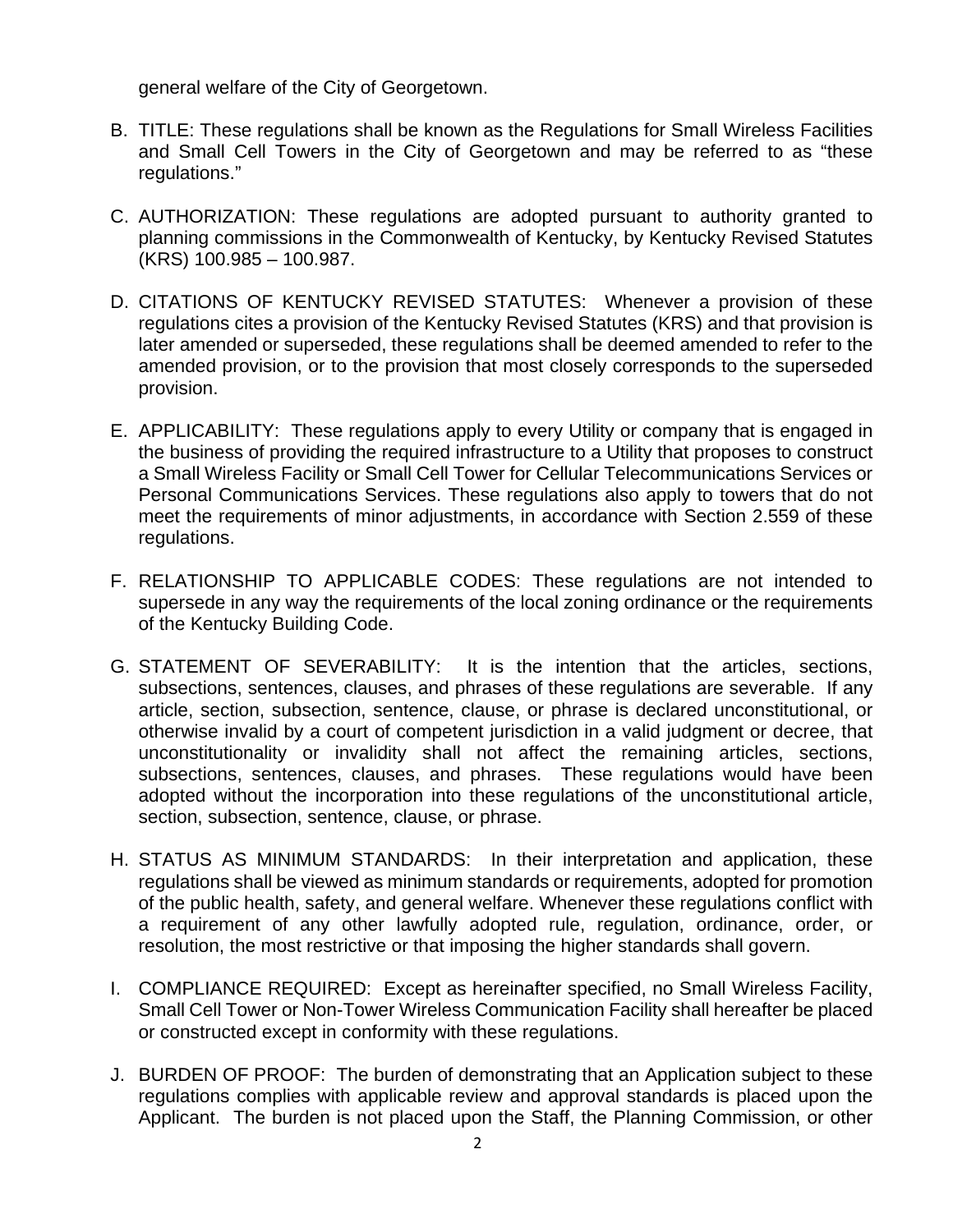parties to show that the standards have been met by the Applicant or person responsible for the development.

#### **SECTION 2.552 DEFINITIONS:**

Antennas or Related Equipment: Any transmitting, receiving or other equipment used in conjunction with a Wireless Communications Facility. The term includes Utility or Transmission Equipment, antennas, radios, power supplies, generators, batteries, cables, equipment buildings, cabinets and storage sheds, shelters, or similar equipment. This definition does not include Cellular Antenna Towers.

Applicant: A person or entity who is authorized by the provisions of these regulations to file an Application for approval under these regulations.

Application: An Application is the completed form or forms and all accompanying documents, exhibits, and fees required of an Applicant by Staff or the Planning Commission as part of a submission for review.

Base Station: A structure or equipment at a fixed location that enables Federal Communications Commission-licensed or authorized wireless communication between user equipment and a communication network. The term does not include a Cellular Antenna Tower as defined in this section or any equipment associated with a Cellular Antenna Tower. The term includes, but is not limited to, equipment associated with wireless communications services such as private, broadcast, and public safety services, as well as unlicensed wireless services and fixed wireless services such as microwave backhaul.

- A. The term includes, but is not limited to, radio transceivers, antennas, coaxial or fiberoptic cable, regular and backup power supplies, and comparable equipment, regardless of technological configuration (including Small Wireless Facilities).
- B. The term includes any structure other than a Cellular Antenna Tower that, at the time the required Application is filed with the Planning Commission under this subsection, supports or houses equipment described in sub-paragraph (A) of this definition that has been reviewed and approved under the applicable zoning or siting process even if the structure was not built for the sole or primary purpose of providing such support.
- C. The term does not include any structure that, at the time the required Application is filed with the Planning Commission under this definition, does not support or house equipment described in this definition.

Cellular Antenna Tower: A tower constructed for, or an existing facility that has been adapted for, the location of transmission or related equipment to be used in the provision of Cellular Telecommunications Services or Personal Communication Services.

Cellular Telecommunications Services: A retail telecommunications service that uses radio signals transmitted through cell sites and mobile switching stations.

Co-Location: Locating two (2) or more transmission Antennas or Related Equipment on the same Cellular Antenna Tower.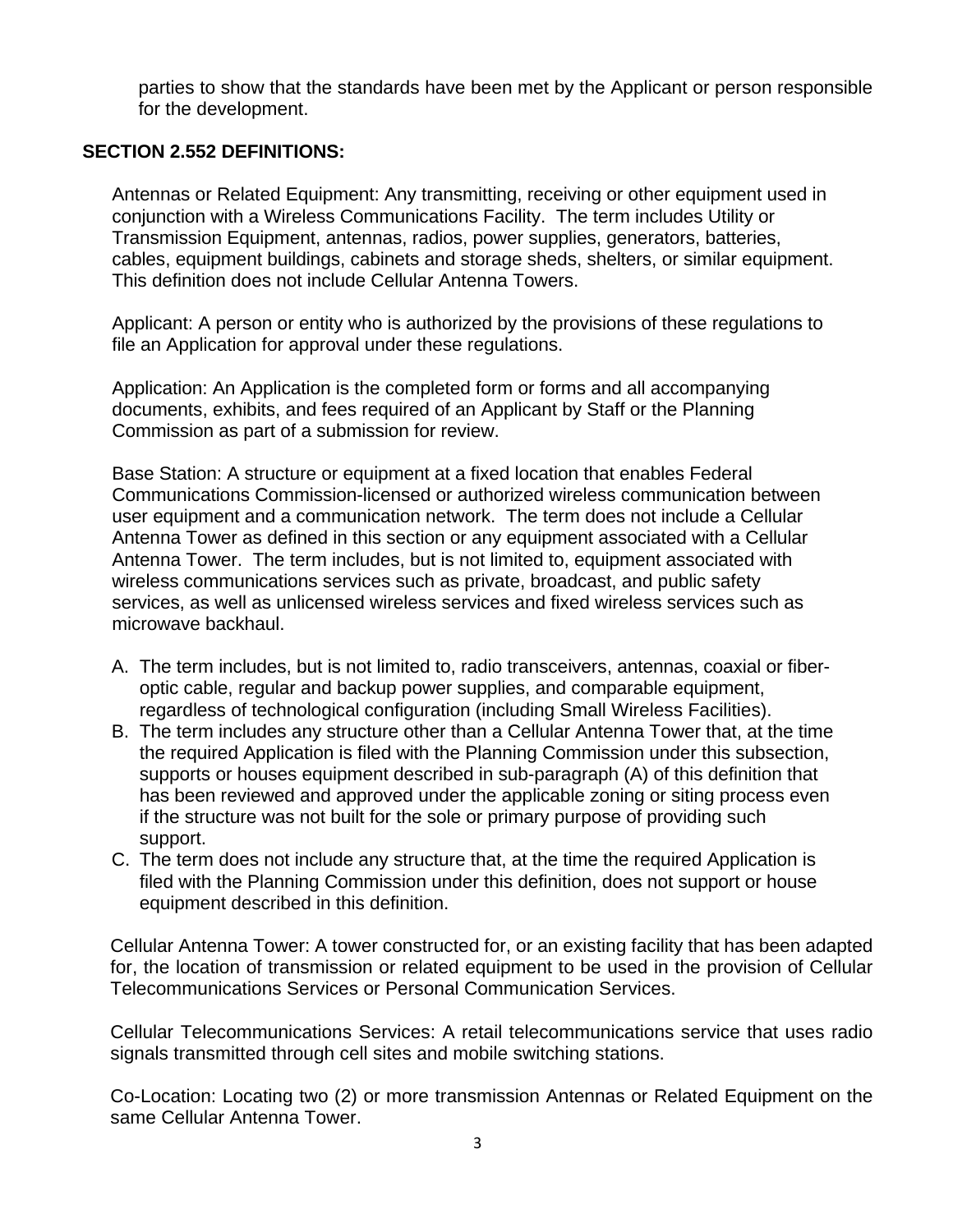Non-Tower Wireless Communications Facilities: Wireless Communications Facilities other than tower-based wireless communications that are located on buildings, Utility Poles as defined by this section, and other existing structures.

Personal Communication Services: Commercial mobile services, unlicensed wireless services, and common carrier wireless exchange access services as defined in 47 U.S.C. sec. 332(c).

Planning Commission: The term "Planning Commission" shall mean the Georgetown-Scott County Planning Commission.

Right-Of-Way: The surface of and space above and below any real property in the municipality in which the federal government, Commonwealth, municipality, or municipal authority has a regulatory interest, or interest as a trustee for the public, as such interests now or hereafter exist, including, but not limited to, all streets, highways, avenues, roads, alleys, sidewalks, tunnels, bridges, or any other public place, area, or property under the control of the federal government, Commonwealth, municipality, or municipal authority. Private Rights-of-Way and other government-owned lands not listed above shall not be considered a Right-of-Way. The phrase "in the Right(s)-Of-Way" means in, on, over, along, above and/or under the Right(s)- Of-Way.

Small Cell Tower: Any structure under fifty (50) feet in height with an antenna or transmitter that is constructed for the sole or primary purpose of supporting any Federal Communications Commission – licensed or authorized antennas and their associated facilities, including structures that are constructed for wireless communications services including but not limited to, private, broadcast, and public safety services, as well as unlicensed wireless services and fixed wireless services such as microwave backhaul, and the associated site. A pole originally installed for the primary purpose of supporting wireless telecommunications equipment, regardless of the timeframe between pole installation and connection/implementation of Transmission Equipment, is considered a Small Cell Tower, and is not a Utility Pole. The term Small Cell Tower includes structures erected to support Antennas and Related Equipment, mini cell towers, distributed antenna system towers, micro cell towers, mini cells, Wi-Fi antennas, or similar technology.

Small Wireless Facility: A Wireless Communications Facility that meets each of the following conditions: (i) Each antenna associated with the deployment, excluding associated antenna equipment, is no more than three cubic feet in volume; and (ii) All other wireless equipment associated with the structure, including the wireless equipment associated with the antenna and any pre-existing associated equipment on the structure, is no more than 28 cubic feet in volume.

Staff: Those employees of the City of Georgetown and Scott County assigned to support and/or administer the powers and duties proscribed to the Planning Commission.

Stealth Technology: Design techniques used to blend objects into the surrounding environment and to minimize visual impact. These design techniques may be applied to wireless communications towers, antennas, and other facilities, which blend the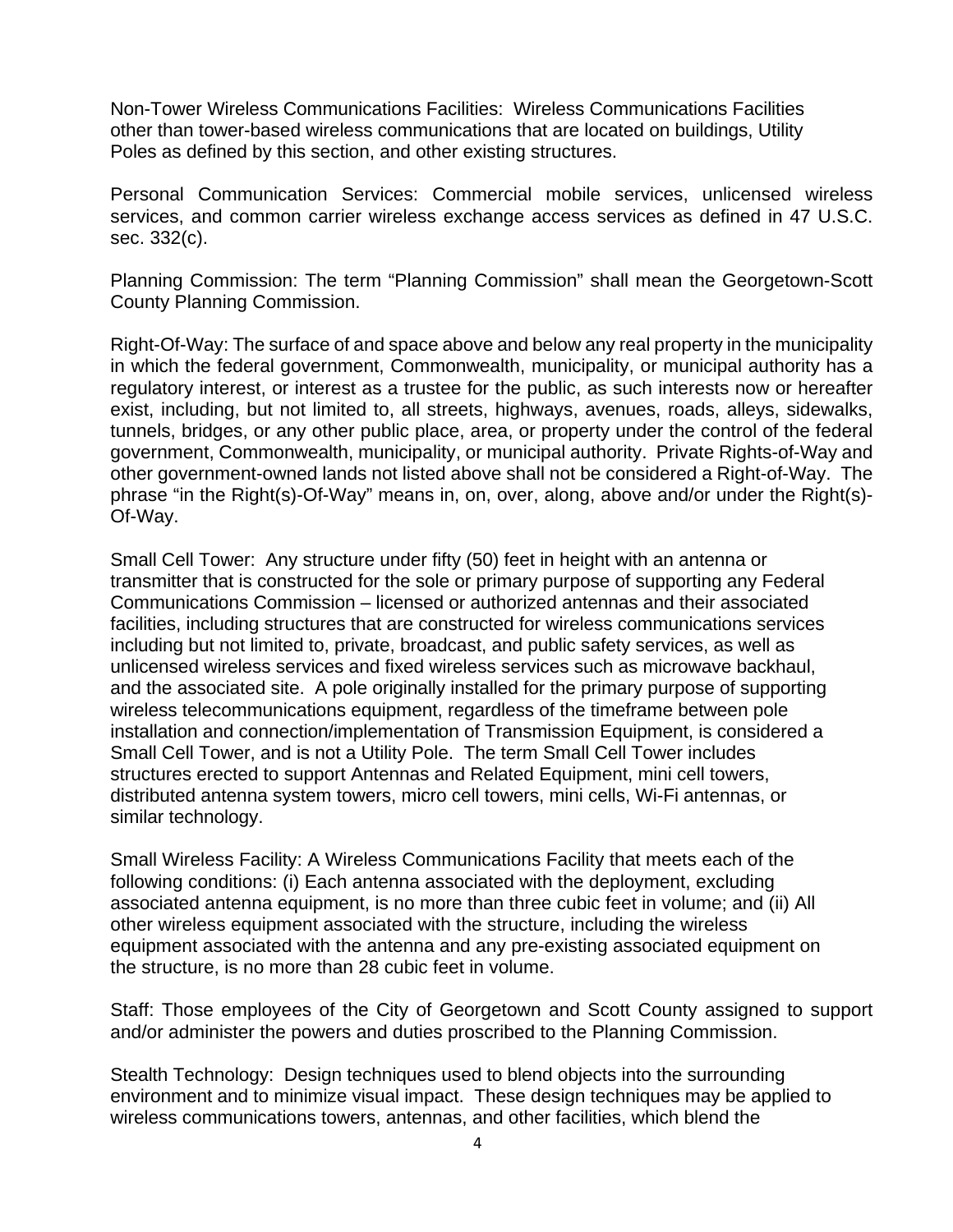proposed facility into the existing structure or visual backdrop in such a manner as to render it less visible to the casual observer. Such methods include but are not limited to facilities constructed to resemble light poles, flag poles or other streetscape amenities. The use of additional features such as flags, decorative streetlamps, and banners or signs may be utilized to blend the proposed facility into the visual backdrop.

Transmission Equipment: Equipment that facilitates transmission for any Federal Communications Commission-licensed or authorized wireless communication service, including, but not limited to, radio transceivers, antennas, coaxial or fiber-optic cable, and regular and backup power supply. The term includes equipment associated with wireless communications services including, but not limited to, private, broadcast, and public safety services, as well as unlicensed wireless services and fixed wirelesses services, such as microwave backhaul.

Utility: Has the meaning as defined in KRS 278.010(3).

Utility, Overhead: Utility infrastructure that is located primarily above ground as determined by Staff. For purposes of these regulations, Overhead Utilities include but are not limited to power lines and communications lines.

Utility Pole: A structure originally constructed for the support of electrical, telephone, cable television or other video services, street lighting, or other similar cables and located within the Right-Of-Way or Utility easements. A pole originally installed for the primary purpose of supporting wireless telecommunications equipment, regardless of the timeframe between pole installation and connection/implementation of Transmission Equipment, is considered a Small Cell Tower, and is not a Utility Pole.

Utility, Underground: Utility infrastructure that is located primarily underground as determined by Staff. For purposes of these regulations, utilities include but are not limited to water lines, sanitary sewer lines, storm sewer lines, culverts, natural gas lines, power lines, and communications lines. This definition does not include electric transformers, switch boxes, telephone pedestals and telephone boxes, traffic boxes, and similar devices which are ground mounted.

Wireless Communications Facility: The set of equipment and network components including antennas, transmitters, receivers, Base Stations, cabling, and Antenna or Related Equipment, used to provide wireless data and telecommunication services.

**SECTION 2.553 PRE-APPLICATION CONFERENCE:** A pre-application conference is optional and is not required. A pre-application conference does not trigger any of the FCC's shot clock requirements for placement of Small Wireless Facilities or Small Cell Towers. Applicants may contact Staff and request a pre-application conference. Upon receipt of this request, Staff will set up the meeting which shall include Staff, the Applicant, any applicable Utility providers, the local jurisdiction, and the owner of the Right-Of-Way or property on which the Small Wireless Facility or Small Cell Tower is proposed to be installed. A pre-application conference allows for early coordination by identifying existing structures that might be suitable for collocation and identifying any other items which are in conformance/nonconformance with the Comprehensive Plan,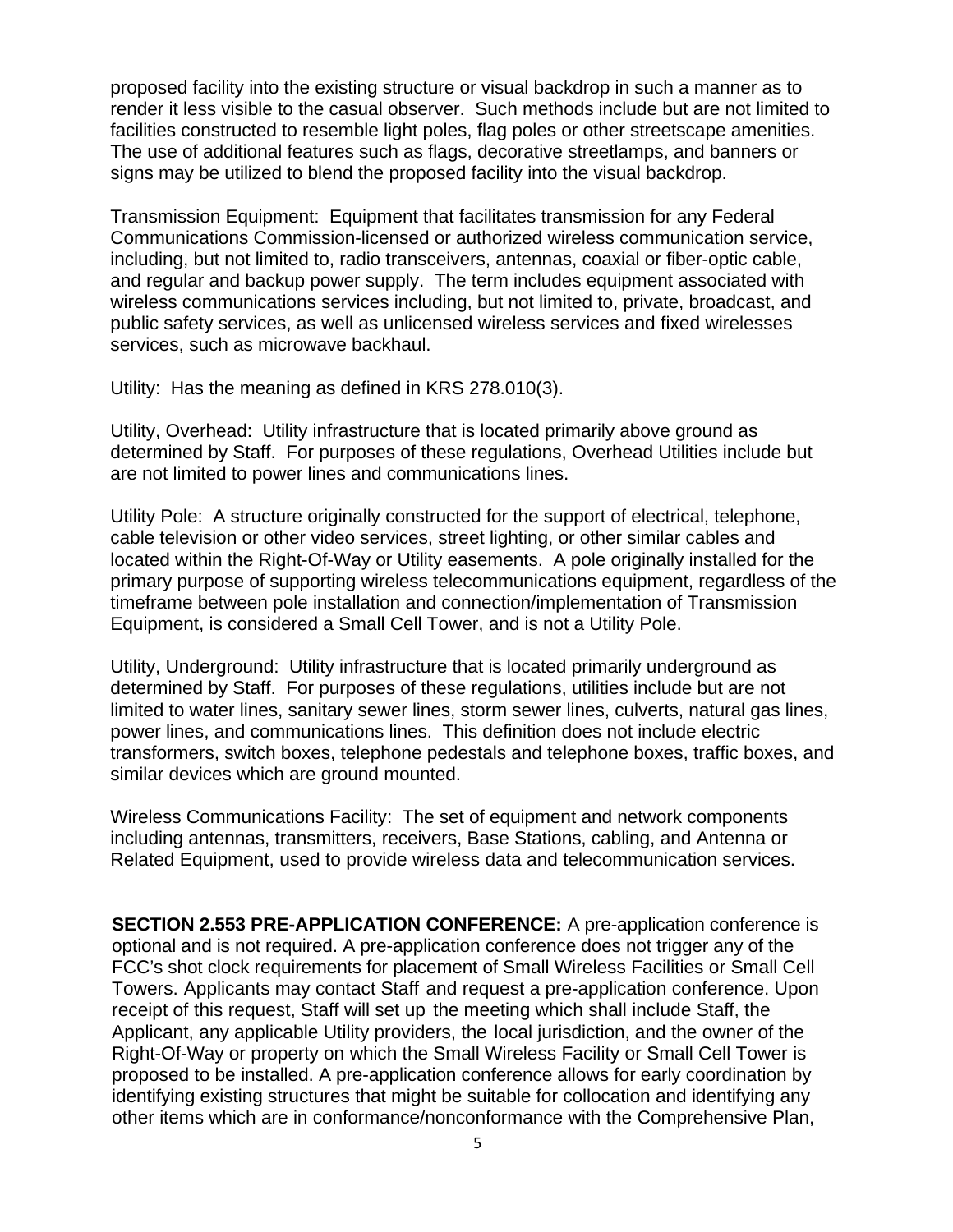local zoning ordinance, and/or the provisions of these regulations. A pre-application conference provides an opportunity for an initial discussion regarding proposed structure locations, design and the Application submittal, approval process and coordination with utilities for possible use of pre-existing structures. Applicants desiring to have a preapplication conference should supply the Applicant's preferred locations, structure design style and structure height one week prior to the pre-application conference or upon request for a pre-application conference.

**SECTION 2.554 APPLICATION SUBMITTAL:** Prior to making an Application for a Small Wireless Facility, a Small Cell Tower, or a Non-Tower Wireless Communications Facility in the Rights-Of-Way, an Applicant must first obtain a franchise from the City, unless Applicant already possesses a franchise from the City or the Commonwealth. All proposed Small Wireless Facilities, Small Cell Towers, or Non-Tower Wireless Communications Facilities shall be subject to administrative review and approval by Staff or the Planning Commission. The factual determination approving or rejecting such plans shall be made in accordance with requirements of this and other applicable sections of these regulations and the Comprehensive Plan. One Application for multiple proposed Small Wireless Facilities is encouraged whenever possible.

**SECTION 2.555 REQUESTED APPLICATION INFORMATION:** All information contained in the Application and any updates, except for any map or other information that specifically identifies the proposed location of the facilities then being reviewed, shall be deemed confidential and proprietary within the meaning of KRS 61.878. The Planning Commission shall deny any public request for the inspection of this information, whether submitted under Kentucky's Open Records Act or otherwise, except when ordered to release the information by a court of competent jurisdiction.

Applicants for the construction of Small Wireless Facilities and/or Small Cell Towers for Cellular Telecommunications Services or Personal Communications Services may choose to provide either the Uniform Application per KRS.100.9865 or in lieu of the Uniform Application, a Small Wireless Facilities Application may be made. A Small Wireless Facilities and/or Small Cell Tower Application shall be considered complete upon submission of all the following items and information:

#### A. Fees:

- 1. \$1,000 shall be submitted for each new Small Cell Tower in the Application which supports any Small Wireless Facilities; and
- 2. \$500 shall be submitted for up to five (5) new Non-Tower Wireless Communications Facilities and/or Small Wireless Facilities, plus an additional \$100 for each additional Non-Tower Wireless Communications Facility and/or Small Wireless Facility included in the Application.

Applications are limited to ten (10) new Small Cell Towers, ten (10) new Non-Tower Wireless Communications Facilities or ten (10) new Small Wireless Facilities on existing towers per Application. Multiple Small Cell Towers may only be included on a single Application if they are located within the same city or unincorporated area of the County.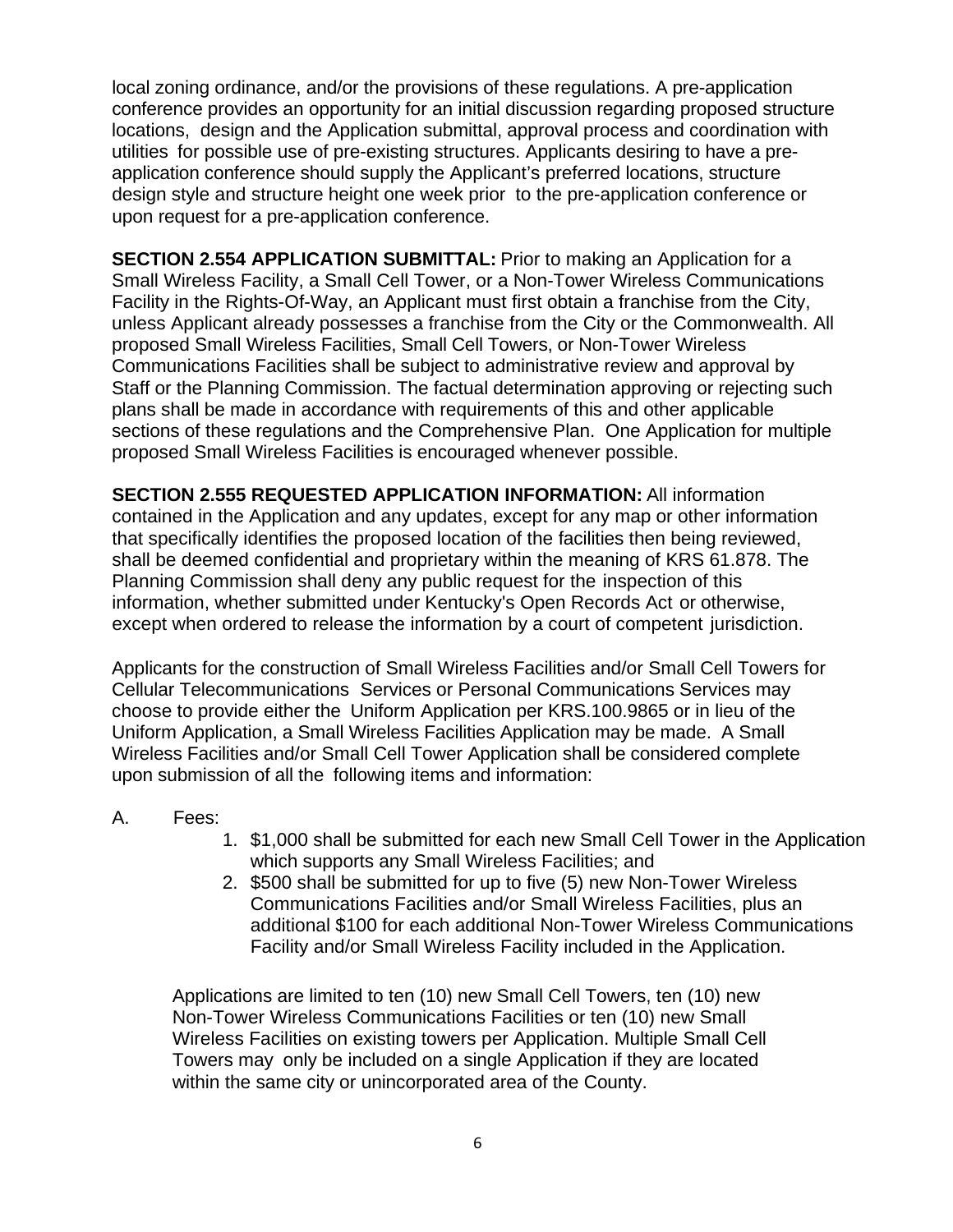- B. A written description and map showing the coverage area of the provider's existing facilities in the general and site-specific areas that are the subject of the Application.
- C. A statement by an authorized representative that the Applicant or provider holds all applicable licenses or other approvals required by the Federal Communications Commission, the Kentucky Public Service Commission, and any other agency of state or federal government with authority to regulate telecommunications facilities that are required in order for the Applicant to construct the proposed facility.
- D. A statement by an authorized representative that the Applicant is in compliance with all conditions required for the Applicant's applicable licenses and approvals.
- E. A full description of the number and dimensions of all new Small Cell Towers proposed to be installed, if applicable.
- F. A site development plan, signed and sealed by a professional engineer registered in Kentucky, showing the proposed location of the proposed new Small Cell Tower(s) and existing structures within five hundred (500) feet of the proposed new Small Cell Tower(s). For Applications in which multiple new Small Cell Towers are proposed, an overall site development plan showing all proposed locations within a single city or unincorporated area must be provided.
- G. A vertical profile drawing of the proposed new Small Cell Tower(s) included in the Application, signed and sealed by a professional engineer registered in Kentucky, indicating the height of the proposed new Small Cell Tower(s) and the placement of all antennas and equipment enclosures associated with the proposed new Small Cell Towers(s).
- H. A statement identifying the individual who is the authorized agent and their preferred email and mailing address to receive communications under these regulations.
- I. Photographs of view shed from each proposed new Small Cell Tower(s) location, taken in at least four directions.
- J. Description of whether other Overhead Utilities exist within five hundred (500) feet of the proposed new Small Cell Tower(s) locations.
- K. A completed form indicating compliance with Code Enforcement, Revenue Commission, and all property taxes, if applicable.

## **SECTION 2.556 PROCESSING OF APPLICATION:**

A. Applications will be reviewed for substance only when they meet all submittal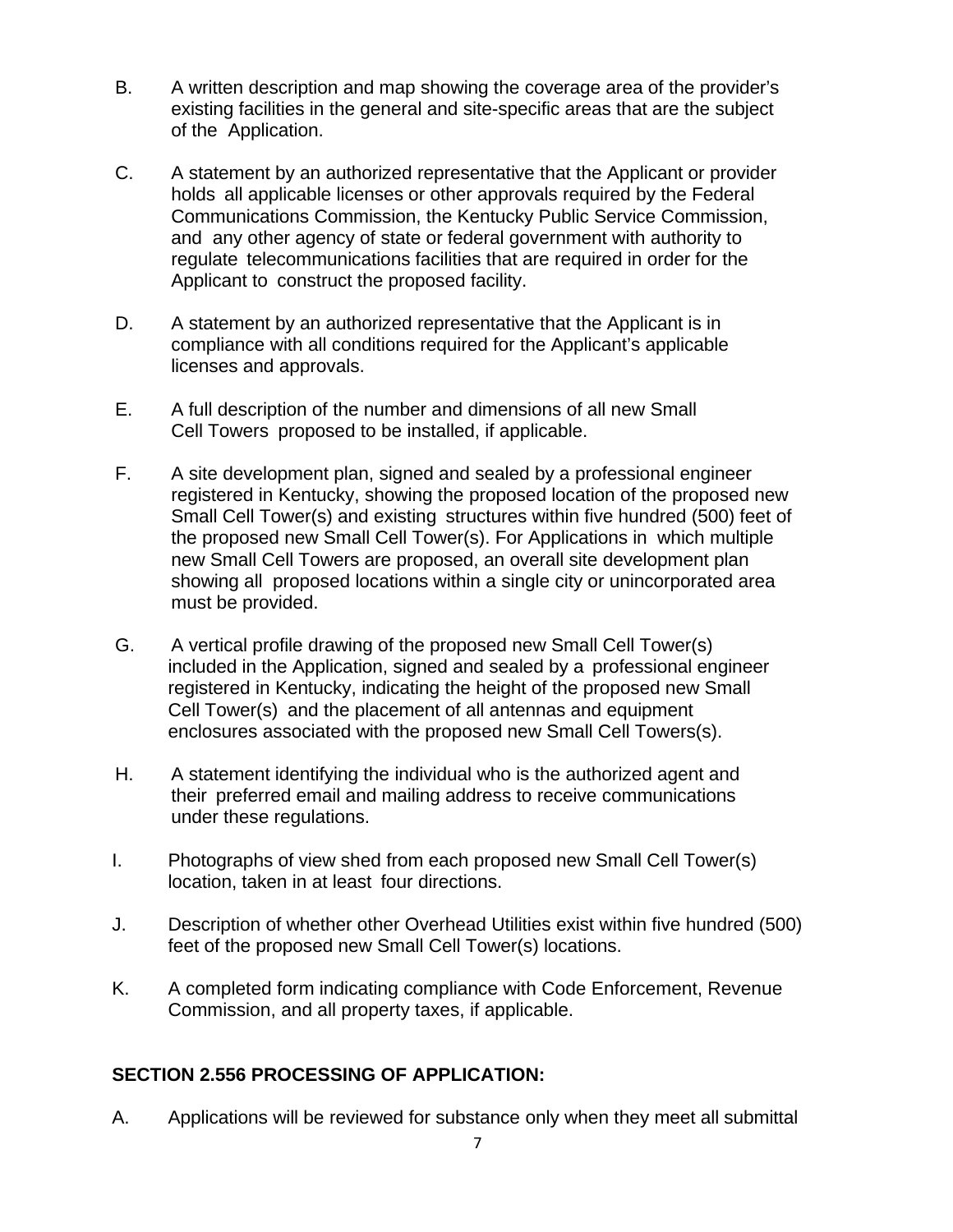requirements. If Applications are not complete, Staff must notify the Applicant within ten (10) calendar days from the submission of the Application stating the Application is incomplete and identifying the missing materials, which must be submitted in order to complete the Application. No further review of the Application will take place until the Application is complete. If the resubmitted materials are not complete, Staff must notify the Applicant within ten (10) calendar days from the most recent submission of Application materials stating the Application is incomplete and identifying the missing materials, which must be submitted in order to complete the Application. No further review of the Application will take place until the Application is complete.

- B. Planning Commission shall review and take final action on Applications for new Small Cell Towers within ninety (90) calendar days of a completed Application. If an Application is not complete, the Staff shall notify the Applicant in writing within ten (10) days of receipt of the Application. If said notice is sent to Applicant within ten (10) days of receipt of the Application, the time period will not begin until the Application is deemed complete by Staff. Staff shall notify the Applicant once the Application is deemed complete and provide the deadline for the Planning Commission review period. Planning Commission shall either approve, approve with conditions, or deny the Application. If Planning Commission does not make a final decision within the required ninety (90) calendar days, the Application shall be deemed approved as submitted.
- C. Planning Commission Staff shall review and take final action on Applications for new Non-Tower Wireless Communication Facilities within sixty (60) calendar days of a completed Application. If an Application is not complete, the Staff shall notify the Applicant in writing within ten (10) days of receipt of the Application. If said notice is sent to Applicant within ten (10) days of receipt of the Application, the time-period will not begin until the Application is deemed complete by Staff. Staff shall notify the Applicant once the Application is deemed complete and provide the deadline for the Planning Commission review period. Staff shall either approve, approve with conditions, or deny the Application. If Staff does not make a final decision within the required sixty (60) calendar days, the Application shall be deemed to be approved as submitted.
- D. An Applicant claiming to be injuriously affected or aggrieved by an official action, order, requirement, interpretation, grant, refusal, or decision of Staff in the administration of these regulations may appeal the action to the Planning Commission. Such appeal must be taken within thirty (30) consecutive calendar days of the final action by Staff. The appeal shall be filed with Staff along with an appeal fee of five hundred dollars (\$500). Staff will fix a reasonable time for hearing the appeal and give public notice in accordance with KRS Chapter 424, as well as written notice to the appellant, the jurisdiction where the proposed Small Wireless Facility is located, and the owner of Right-Of-Way or property (if different from the jurisdiction) at least one (1) calendar week prior to the hearing.

An Applicant claiming to be injured or aggrieved by any final action of the Planning Commission shall appeal from the final action to the Circuit Court of the county in which the property is located. Such appeal shall be taken within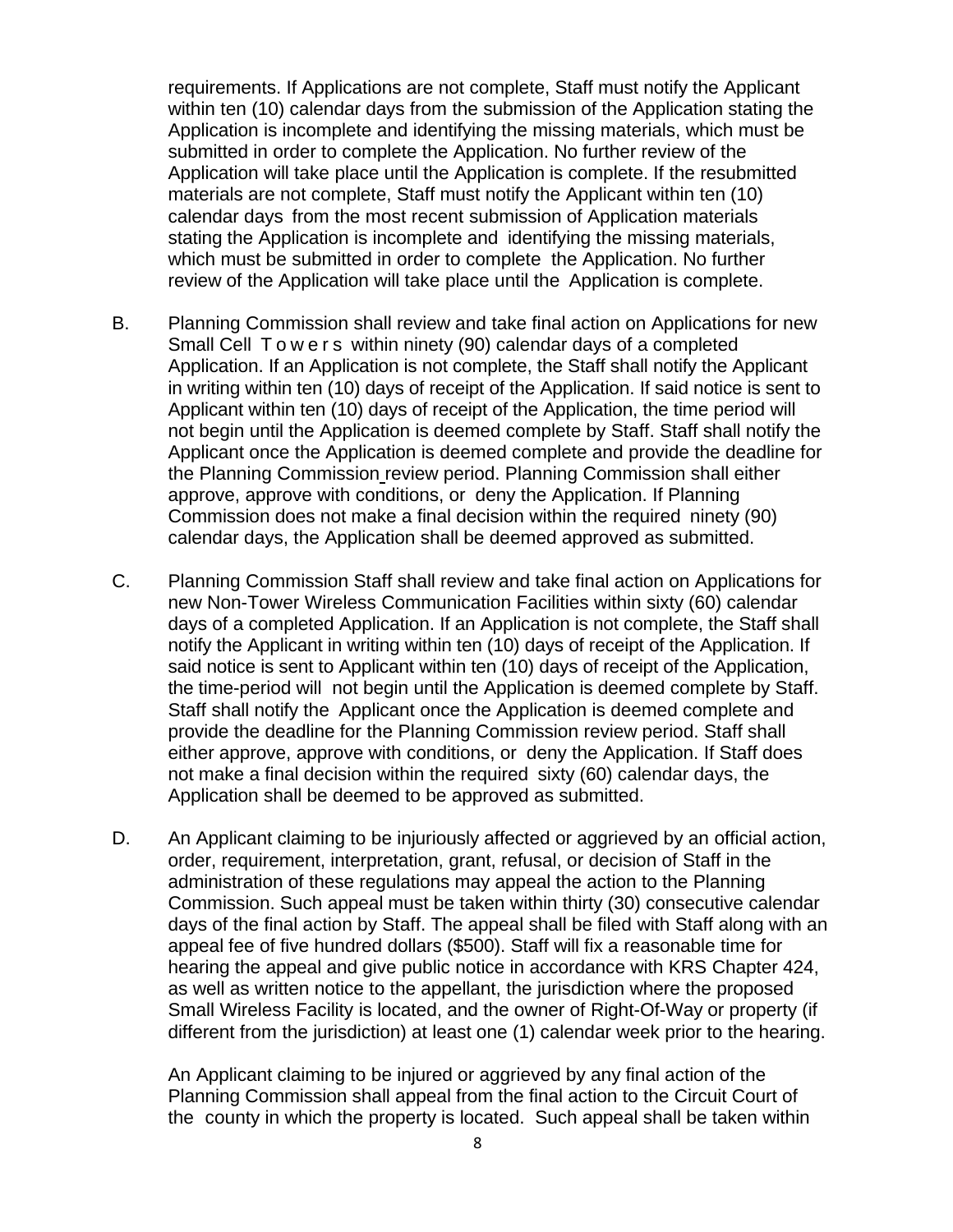thirty (30) calendar days after such action.

- E. WAIVERS TO THESE REGULATIONS: This Section sets forth a procedure by which the Planning Commission may allow for waivers of these regulations. The purpose is to allow some flexibility in dealing with unique issues that are outlined in Subsection 4 below.
	- 1. An Application requesting a waiver, a \$500 fee, and any additional documentation necessary to meet the requirements of this section shall be submitted for review.
	- 2. The Planning Commission shall hold at least one public hearing after giving notice as according to KRS 424 for the purposes of reviewing the requested waiver.
	- 3. After the public hearing, the Planning Commission may approve, approve with conditions, or disapprove the requested waiver.
	- 4. The Planning Commission may grant a waiver to these regulations balanced against the public interest, providing the Planning Commission finds that the waiver will not be detrimental to the public interest and that the City or unincorporated jurisdiction where the proposed Small Cell Tower is to be located approves the waiver, and at least one of the following criteria apply:
		- a. That strict compliance with these regulations will create a hardship or unsafe situation in the face of unusual conditions.
		- b. That granting the waiver creates a situation more in keeping with unique character within the general vicinity.
		- c. That the requested waiver better meets the objectives of these regulations.
		- d. That granting the waiver creates a safer situation than strict compliance with these regulations.
		- e. Failure to grant the waiver would create a violation of federal law by prohibiting or having the effect of prohibiting telecommunications services.
- F. In addition to GSCPC approval, separate applicable building, zoning, and electrical permits, and permission from the City or unincorporated jurisdiction, Right-Of-Way or property owner must be obtained prior to the beginning of construction.

## **SECTION 2.557 SMALL WIRELESS FACILITY AND SMALL CELL TOWER LOCATION AND DESIGN REGULATIONS:**

A new Small Wireless Facility is subject to design review and approval by the Planning Commission, either by Staff for Small Wireless Facilities on existing structures or after a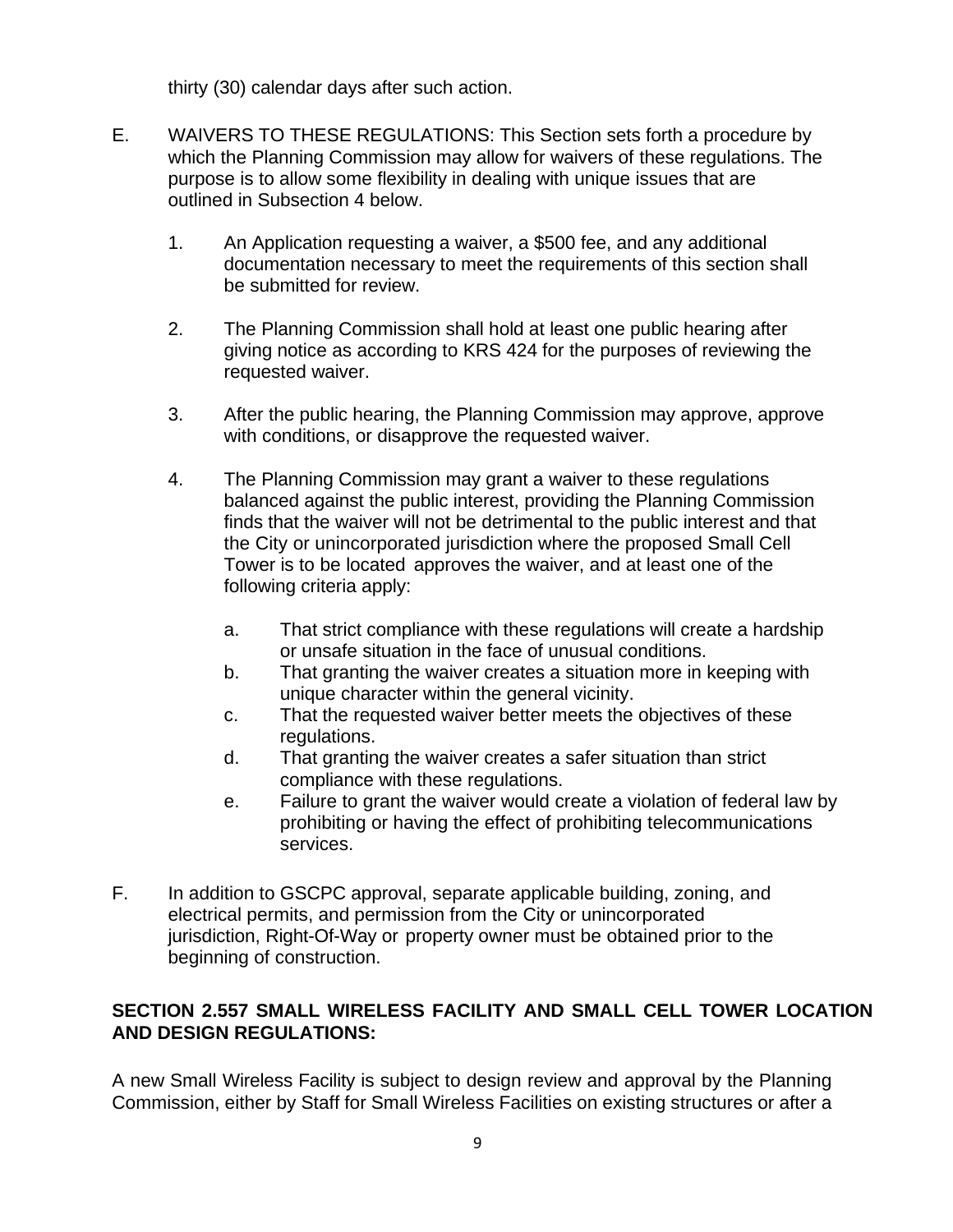public hearing, by the Planning Commission Board for new Small Cell Towers. The design criteria required for the new Small Wireless Facility is determined by the type of location or zoning district in which the facility is to be located. The design review and approval process, including any public hearing, shall be compliant with state and federal law.

A. NON-TOWER WIRELESS COMMUNICATIONS FACILITIES LOCATIONS AND SMALL WIRELESS FACILITIES ON EXISTING UTILITY POLES OR SMALL CELL TOWERS:

Administrative review by Staff is required for Non-Tower Wireless Communications Facilities and Small Wireless Facilities on existing Utility Poles or Small Cell Towers. A Utility planning to erect said Non-Tower Wireless Communications Facilities and Small Wireless Facilities on existing Utility Poles or Small Cell Towers shall file an Application with the Planning Commission its intent to do so, including the name and address of the Utility, name of the owner of the structure, the latitude and longitude of the structure, and a description of the plan to locate the Small Wireless Facility including a statement documenting that the new Small Wireless Facility location does not change the height of the structure beyond the lower of 10 feet, or a 10% increase in height. These nontower locations must adhere to all other applicable federal, state, and local zoning codes, building codes or permits and the design regulations herein, where applicable.

- B. NEW SMALL WIRELESS FACILITIES AND SMALL CELL LOCATIONS IN ALL ZONING DISTRICTS: The regulations in this subsection apply to all new Small Wireless Facilities and Small Cell Towers.
	- 1. Except when deployed in response to temporary service outages; as a result of emergencies; or at the request of first responders, temporary, mobile or wheeled Cellular Antenna Towers or Small Cell Towers shall not be permitted.
	- 2. New Small Cell Towers shall not exceed the greater of the maximum building height for the zoning district (or adjacent zoning district if in Right-Of-Way) within which they are located or thirty-five (35)'-feet. A height that is in excess of what is permitted within the zoning district may be approved by staff if it integrates Stealth Technology that better meets the objectives of these regulations.
	- 3. If technologically possible, new Small Cell Towers shall be designed and constructed to accommodate a minimum of two (2) service providers.
	- 4. New Small Cell Towers may be located on public or private nonresidential land or within a public Right-Of-Way provided it does not interfere with other utilities, functionality of sidewalks, visibility, or other matters of public safety.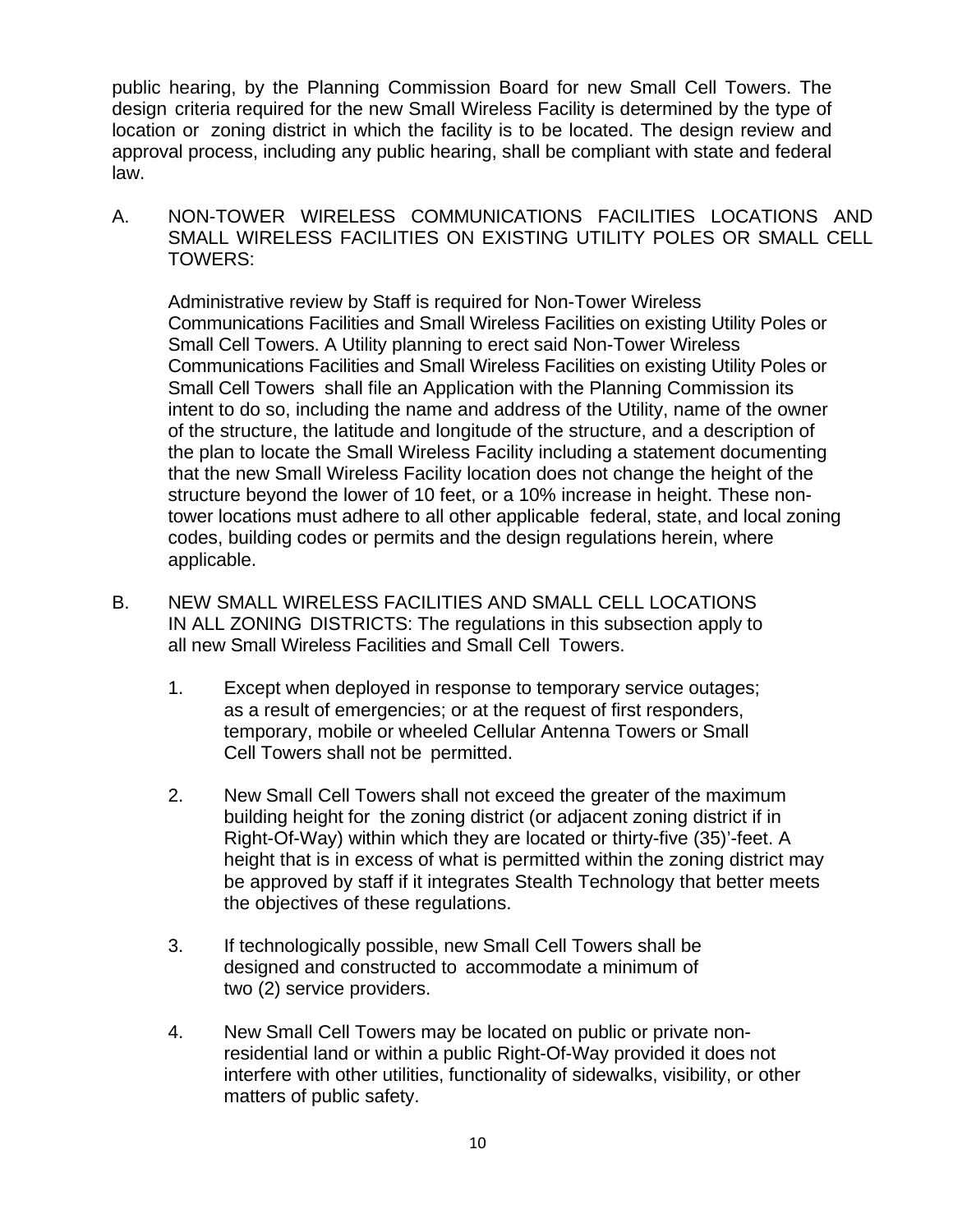- 5. New Small Cell Towers shall not be illuminated, except in accord with state or federal regulations, or unless illumination is integral to the Stealth Technology, such as a design intended to look like a street light pole.
- 6. New Small Cell Towers shall not include advertisements and may only display information required by a federal, state, or local agency. Such display shall not exceed one (1) square foot in area, unless required by state or federal regulations, or unless a larger display is integral to the Stealth Technology. Such display shall not exceed the width of the pole, unless required by state or federal regulations or a wider sign is integral to the Stealth Technology such as a design which integrates a decorative banner.
- 7. If a new Small Cell Tower is located in an area with primarily Underground Utilities, or where no adjacent Overhead Utility lines exist, it shall not utilize Overhead Utility lines.
- 8. In instances where an antenna is proposed to be constructed within a historic or commercial district with established public or private design control measures, regulations in subsection 2.557, C. shall be followed. Efforts shall be made to adhere to any established design control measures or existing furnishing or fixture styles within the district. Where additional local design review processes exist, such as Certificates of Appropriateness or Urban Design Review Boards, such approvals may be required.
- C. NEW SMALL WIRELESS FACILITIES AND SMALL CELL TOWERS LOCATIONS IN RESIDENTIAL ZONES: The regulations in this subsection apply to Small Cell Systems and Small Cell Towers to be located within, or immediately adjacent to, residential zoning districts as defined in Article II, Section 2.557, D., (1).
	- 1. Facilities in residential areas are strongly encouraged to be Non-Tower Wireless Communication Facilities, which are eligible for Staff approval from these regulations per Article II, Section 2.556, C.
	- 2. New Small Cell Towers and Small Wireless Facilities shall be camouflaged by Stealth Technology. Examples of appropriate Stealth Technology for residential areas includes, at a minimum, towers with all cables, wires, Transmission Equipment, electric meters, power equipment, etc. installed inside the Small Cell Tower to the extent technologically feasible. Other types of stealth technology or other methods which will reduce the visual impact may be approved by Staff.
	- 3. All poles and antennas shall be uniform grey or black in color, unless another color is integral to the Stealth Technology as approved by Staff or the Applicant shows that grey and black are not technologically feasible.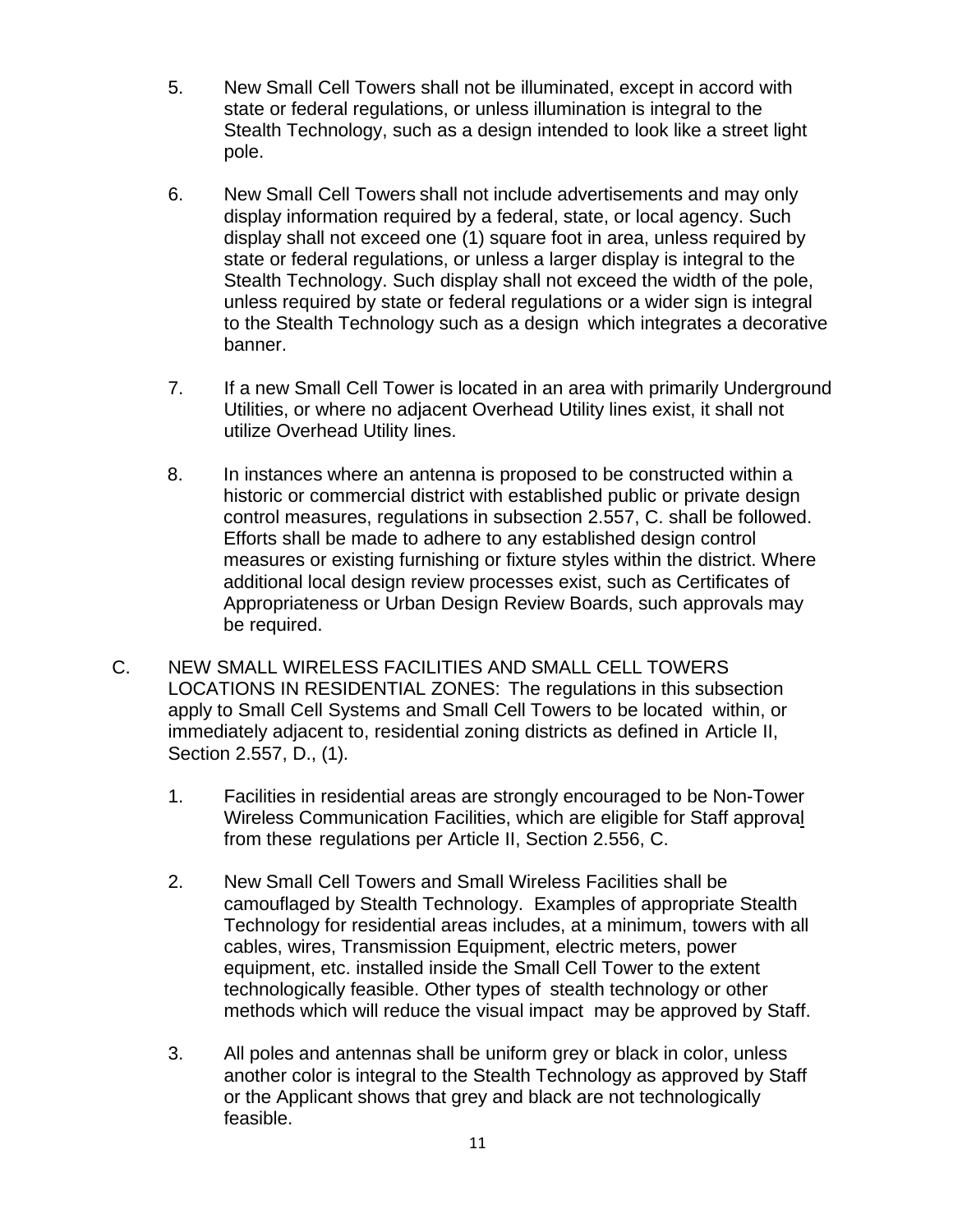- 4. The use of cooling fans is discouraged. When needed, fans with lower noise profiles must be used.
- 5. New Small Cell Towers should avoid areas without Overhead Utilities. If a Small Cell Tower is located in an area with primarily Underground Utilities it must adhere to Stealth Technology that incorporates the telecommunications equipment into a streetscape amenity such as a decorative lamp post, streetlight or other approved design. In areas with Overhead Utilities, cylindrical antennas or antennas house within cylindrical cannisters or shrouds are required.
- 6. In residential areas, a Small Cell Tower shall not be located closer than the height of the proposed tower to an existing or proposed residential structure, or no closer than thirty (30) feet, whichever is greater.
- 7. Efforts should be made to locate new Small Cell Towers in the yard location where other Overhead Utilities are located, in the event that Co-location has been demonstrated to be infeasible.
- 8. New Small Cell Towers within residential areas should be located to avoid obstructing the view of building facades by placing the tower at a corner, intersection or along a lot line.
- 9. When technologically feasible new Small Cell Tower shall not be located within five hundred (500) feet of an existing Small Cell Tower. Multiple carriers are permitted and encouraged to locate on one Small Cell Tower, where technologically feasible.
- 10. Reasonable efforts shall be made to locate new Small Cell Towers in the order of hierarchy below, based on the following functional roadway classification from the most to least preferred:
	- a. Interstate
	- b. Arterial
	- c. Collector
	- d. Local
- D. NEW SMALL WIRELESS SYSTEM AND SMALL CELL TOWER LOCATIONS IN NON-RESIDENTIAL ZONES: The regulations in this subsection apply to towers to be located within non-residential zoning districts.
	- 1. In instances where a facility is proposed to be constructed in the Right-Of-Way within one hundred (100) feet of a residential zone or use, even if the antenna's physical location is within a non-residential zone, regulations in subsection 2.557, C., shall be followed.
	- 2. Antennas in commercial, institutional, or park areas are encouraged to be installed as Non-Tower Wireless Communication Facilities, which are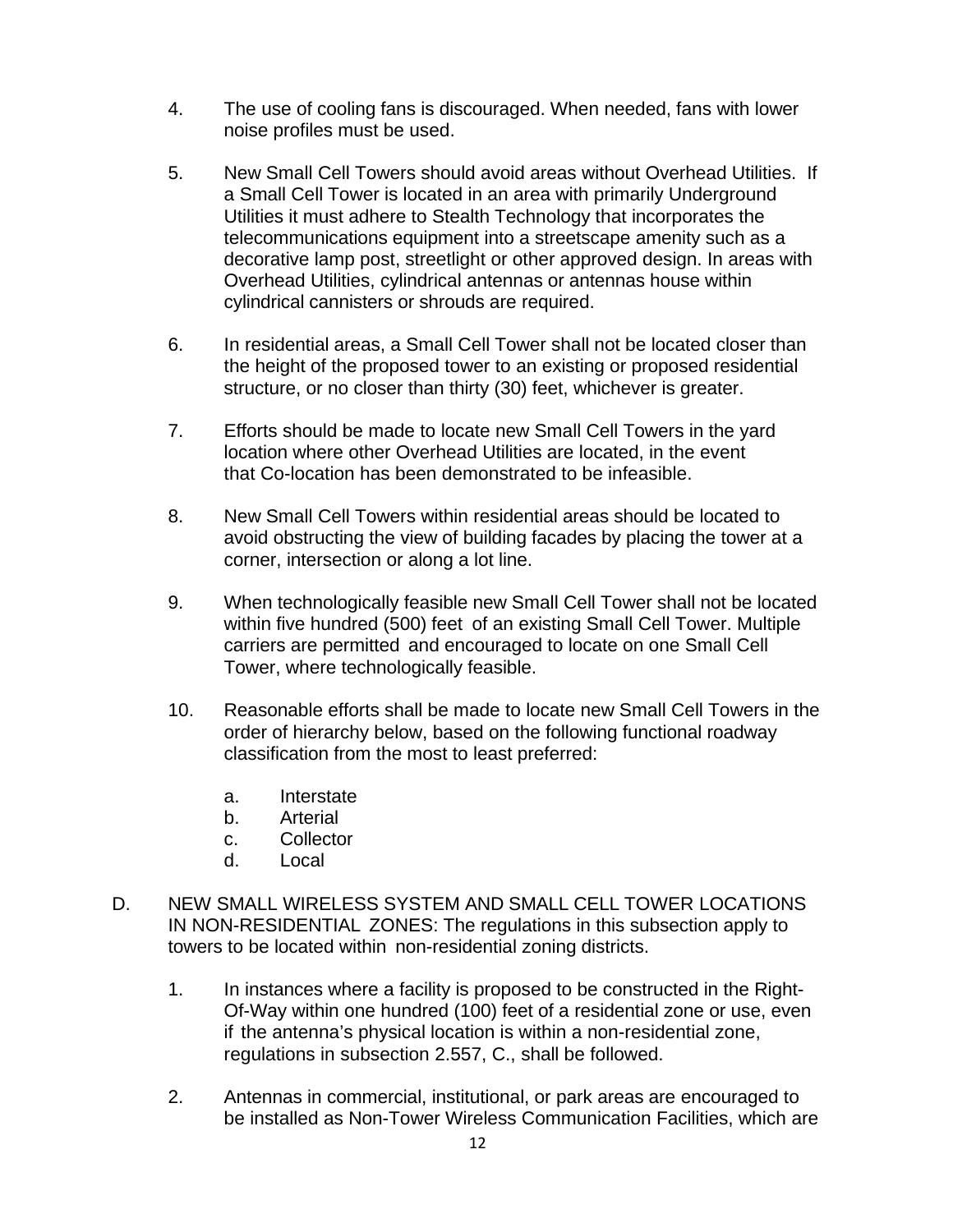eligible for Staff approval per Article II, Section 2.556, C.

- 3. Reasonable effort shall be given to locate new equipment based upon the following hierarchy of zones and land uses from the most to least preferred:
	- a. Co-locate on an existing structure whenever possible, which is exempt from these regulations, per Section 2.556, C.
	- b. Institutional.
	- c. Industrial.
	- d. Commercial.
	- e. Public parks.
	- f. Agricultural.
- 4. Equipment enclosures, including electric meters, should be nearly the same width as the pole or as small as possible.
- 5. Shrouds, risers, and conduits shall be used to reduce the appearance of external cabling.
- 6. All poles, antennas, brackets, cabling, risers, shrouds, and conduits shall be uniform grey or black in color, or other color as approved by Staff.
- 7. Cylindrical antennas or antennas house within cylindrical cannisters or shrouds shall be required, unless another antenna style is integral to the Stealth Technology as approved by Staff.
- 8. There shall be no more than a four (4) inch off-set between the pole and pole-mounted equipment enclosures.

**SECTION 2.558 EVALUATION CRITERIA:** Evaluation of the proposal shall be based upon the following criteria and shall be subject to administrative approval by Staff or approval by the Planning Commission after a public hearing, as applicable:

- A. The extent to which the proposal is consistent with the purposes of these regulations.
- B. The extent to which the proposal minimizes the impact on adjacent land uses, especially in terms of visual impact.
- C. The extent to which the proposed facility is camouflaged (i.e., use of Stealth Technology).
- D. The extent to which the proposed facility conforms to the character of the surrounding area (i.e., buildings, street lighting, signs).

**SECTION 2.559 AMENDMENTS TO APPROVED PLANS:** Any amendments to Plans for Small Wireless Facilities and Small Cell Towers, except for the minor adjustments outlined below, shall be made in accordance with the procedure